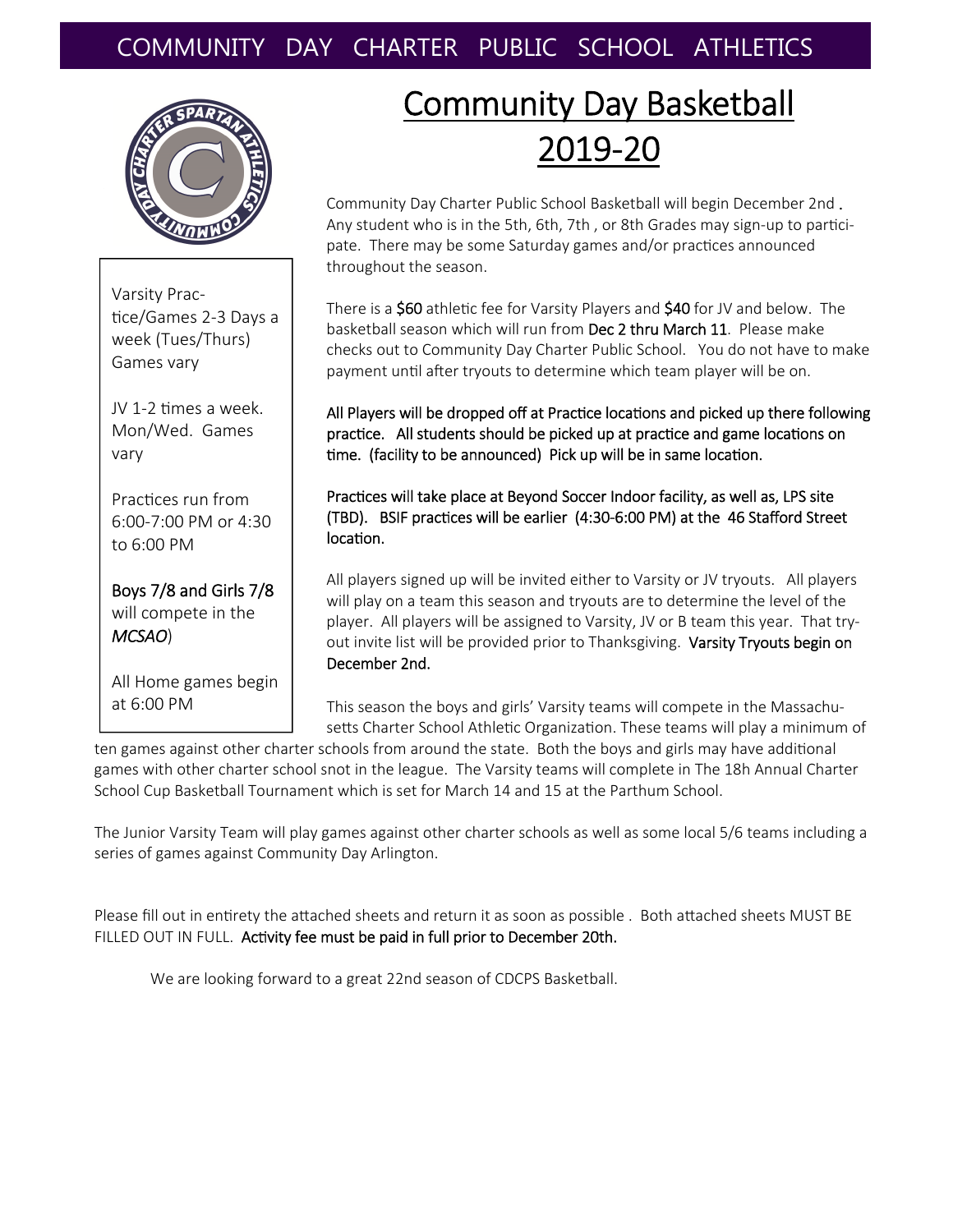#### Community Day Charter Public School Basketball *Rules and RegulaƟon*

- Players are required to respect coaches, referees, players, and fans.
- Players are expected to be part of a team. Sportsmanship, respect, and effort are expected of every play‐ er.
- Students from grades 5‐8 are eligible to tryout for CDCPS basketball.
- Players must remain in good academic standing during season. Players grades will be checked weekly. If student is failing to meet classroom standards for that week, they may miss games and practices to make up work.
- Players are required to attend every practice and game. In order to be part of the team and play in games, players must be at practice. If excused reason by coach to miss practice. If there are repeated absences from practice the player may be suspended from team and /or dismissed from the team. Parents will be contacted during this process and asked to work with coaches. Players must be in school to attend and play in practice/games. If there are any Saturday games, the player must be in school on Friday to play.
- $\bullet$  Players are expected to give their full effort during games and practice. This *effort directly affects playing Ɵme in games*.
- Players are expected to be prepared for each practice and game. Players will be in uniform for each game and have sneakers/practice clothes for practice.
- If player is unprepared for practice, it will directly affect playing time in next game.
- If a player is without uniform for the game, they must still attend game and sit on bench with their teammates.
- Players are expected to maintain a sense of citizenship during the school day and at practice/games. Players represent the school, their parents, and coaches. If a behavior problem arises players involved may miss practices/games, be suspended from the team, and/or be dismissed from the team.
- Players are required to remain in the gym during practice and games unless accompanied by a coach or parent.
- No gum chewing in gyms.
- No Jewelry is to be worn during practices or games. Includes necklaces, rings, watches, earrings, etc. No one will be allowed to play with jewelry on.
- Uniforms are the sole responsibility of the player when it is given to him/her. A players must replace any uniform that is damaged (outside of a game) or if the uniform is lost during the season.
- All play in Tournaments (Charter School Cup, etc) is earned by the player. Any player who consistently violates team rules will not attend tournaments.
- No glass bottles in gyms. Water bottles must be plastic.
- No personal basketballs allowed in gym during practices and/or games.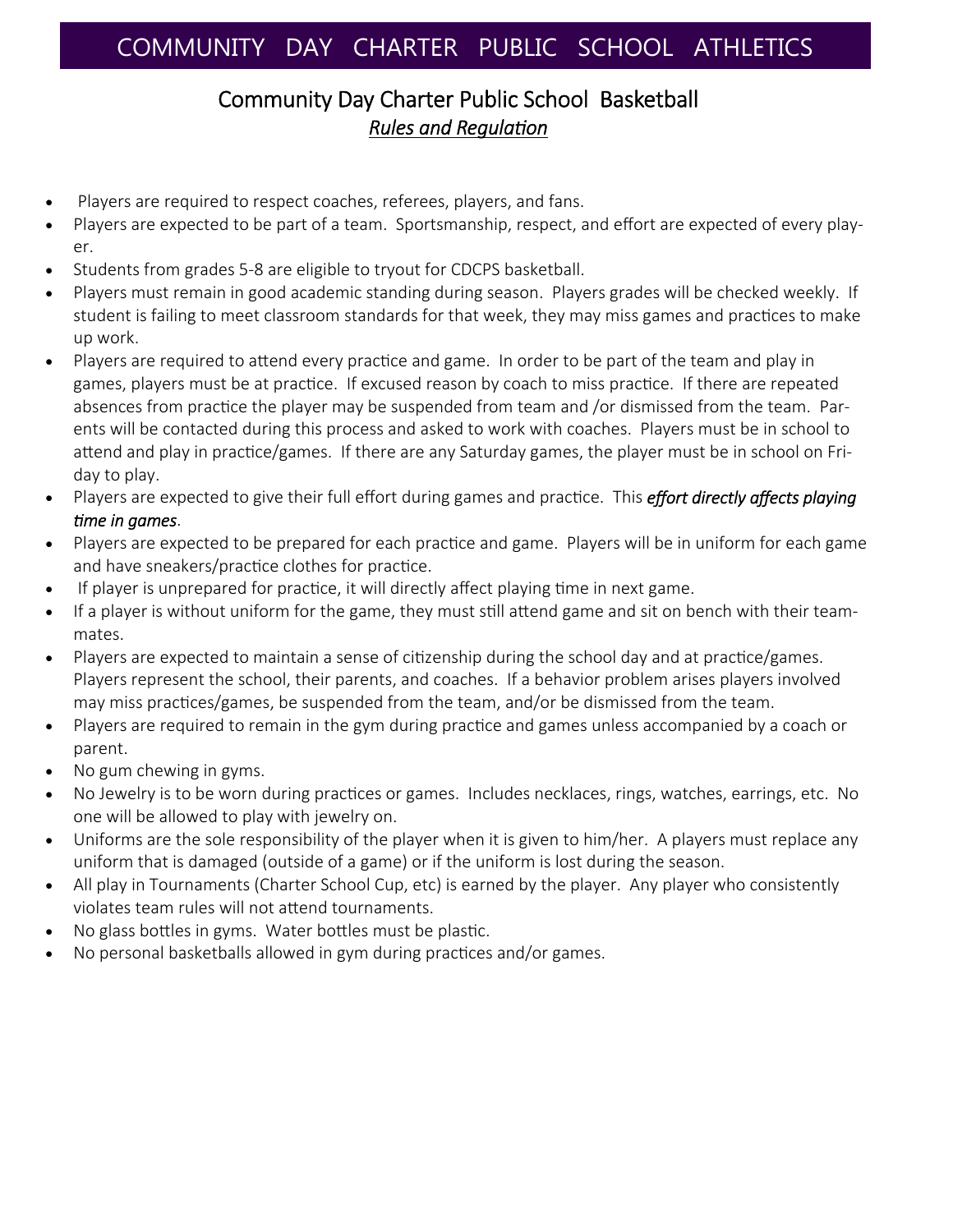### COMMUNITY DAY CHARTER PUBLIC SCHOOL ATHLETICS

CDCPS AthleƟc Department *Basketball Permission Form*

| Name                            | Grade | Telephone  |
|---------------------------------|-------|------------|
| Address                         |       | Cell phone |
| Parent/Guardian's Name          |       |            |
| <b>Emergency Contact Person</b> |       | Telephone  |
| <b>Family Doctor</b>            |       | Telephone  |
| <b>Family Medical Insurance</b> |       | Policy No. |

I understand there is an inherent risk in playing basketball and the range of injury can be minor to severe. It is further understood that in case of injury, the school is responsible only for first aid treatment. I do give permission to CDCPS Staff to seek medical attention if such a time warrants. I also understand that all equipment issued is property of the Community Day Charter Public School and is to be returned within 24 hours of the season close or I will assume the current replacement cost. To my knowledge, my son/daughter have not been treated for any pre-existing medical condition that could be aggravated by participating in interscholastic athletics.

I/We also give permission for my/our child to be transported to and from any athletic event. I understand the department policy will be to provide transportation by school bus or van, but in the event a bus or van is not available, private transportation may need to be used. These vehicles will be driven by responsible adults (parents of athletes or coaches), and they cannot be held responsible for any accident or injury that might occur.

In addition, we acknowledge that Community Day Charter Public School does not always provide transportation to all games/practices and therefore, I may be required to arrange for transportation.

I/We are aware all athletes must meet all academic and behavioral requirements of CDCPS to remain in good standing on CDCPS teams. Any student that does not meet those requirements may be suspended from practices and games due to not meeting those requirements. In certain situations, dismissal from the team could result.

Finally, I am aware that the athletic fee for the entire 2019-2020 season including is \$60.00 or \$40.00 Payment must be made in full by December 20th.

I have read the above requirements and the Basketball Information provided, understand and agree to their terms and will help my son/daughter to carry out his/her responsibilities as a CDCPS student/athlete.

has my permission to participate in basketball for the 2019-2020 season and I agree to all of the above requirements.